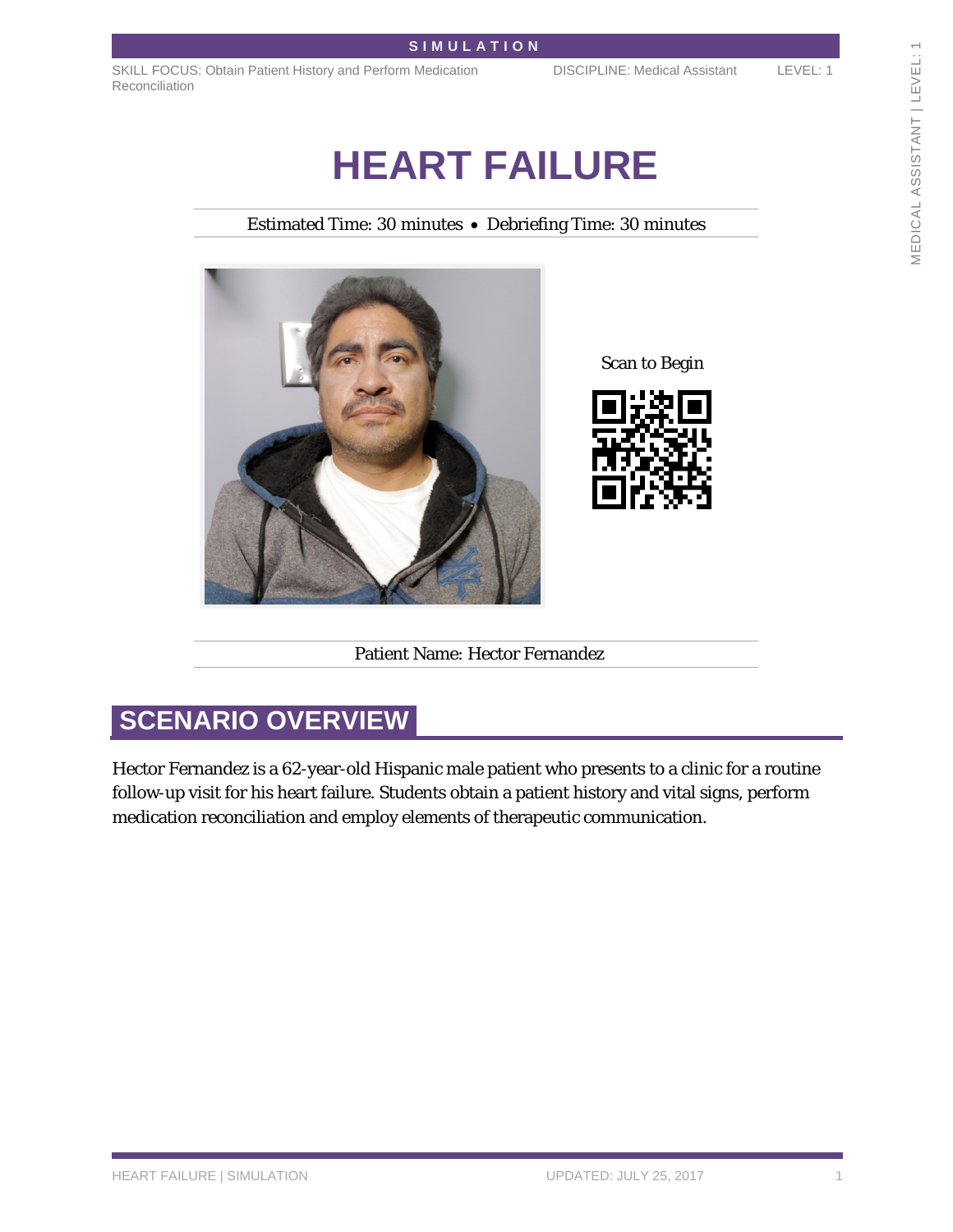## **LEARNING OBJECTIVES**

- 1. Demonstrate professionalism in a healthcare setting
- 2. Practice standard precautions
- 3. Obtain vital signs
- 4. Obtain patient history
- 5. Employ elements of therapeutic communication based upon theories of psychology
- 6. Assist physician with patient care: routine examinations
- 7. Analyze the causes, signs and symptoms, diagnosis, treatment, and prevention of common diseases and disorders of the cardiovascular system

## **CURRICULUM MAPPING**

#### **WTCS PROGRAM OUTCOMES**

- Provide patient care in accordance with regulations, policies, laws, and patient rights
- Demonstrate professionalism in a healthcare setting
- Demonstrate safety and emergency practices in a healthcare setting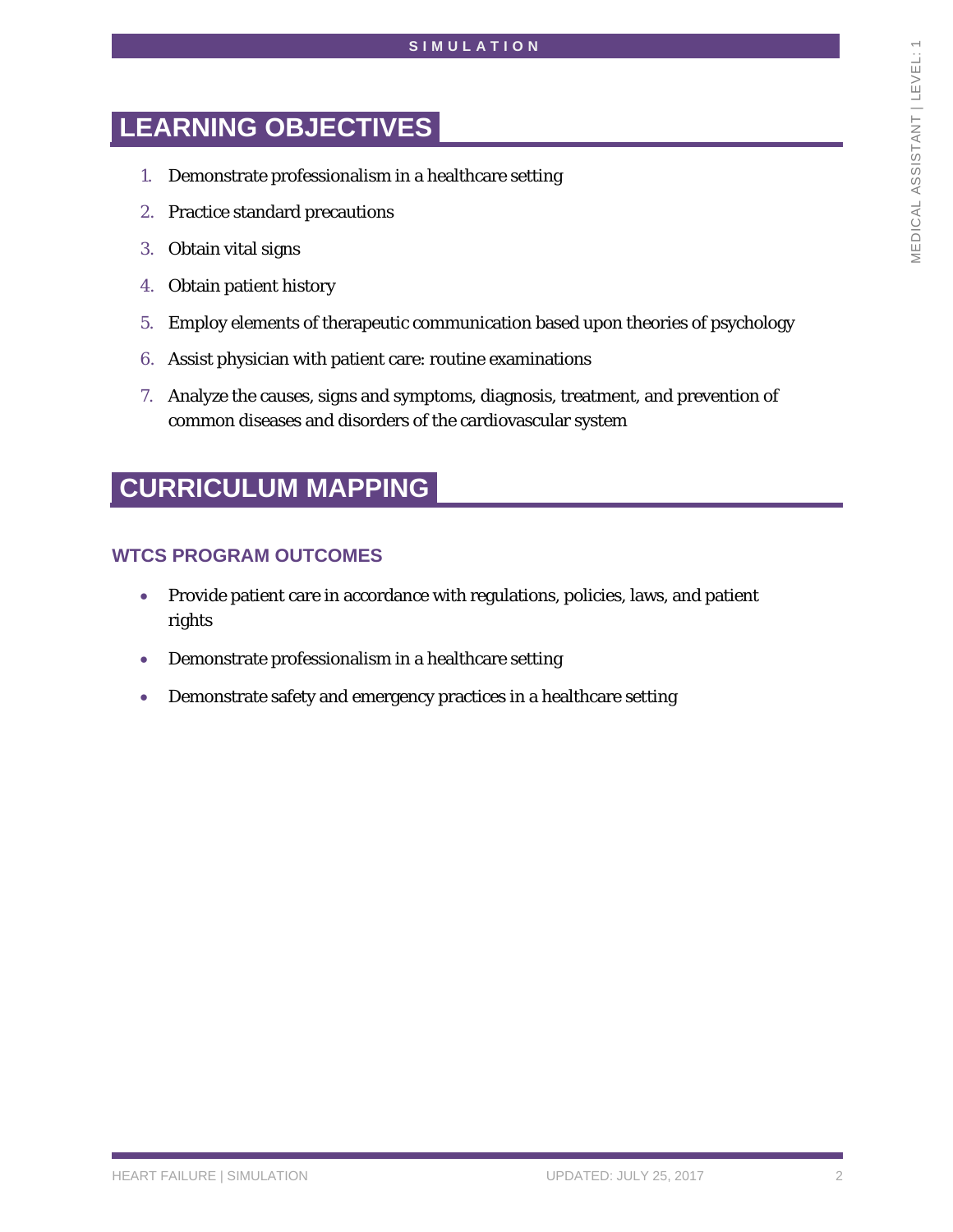# **SIMULATION LEARNING ENVIRONMENT & SET-UP**

### **PATIENT PROFILE**

| Name: Hector Fernandez      | Weight: 86.4 kg (190 lbs)           |
|-----------------------------|-------------------------------------|
| DOB: 09/06/19xx             | <b>Allergies: Penicillin</b>        |
| Age: $62$                   | <b>Code Status: Full code</b>       |
| MR#: 41219                  | <b>Ethnicity: Hispanic</b>          |
| <b>Gender: Male</b>         | <b>Spiritual Practice: Catholic</b> |
| Height: 175 cm (5 ft 10 in) | Primary Language: Spanish           |

### **EQUIPMENT/SUPPLIES/SETTINGS**

#### **Patient**

- Street clothes
- Has Ziploc bag of various medications with him
	- o Facilitator note: medication bottles can be blank with the QR medication codes below attached to each bottle for students to view a realistic label. Otherwise, to create your own labels the medications are:
		- **Aspirin 81 mg PO**
		- Furosemide 40 mg PO
		- **Lisinopril 10 mg PO**
		- **Metoprolol tartrate 25 mg PO**
		- **Atorvastatin 40 mg PO**
		- Digoxin 0.125 mg PO
		- Acetaminophen 500 mg PO
		- Regular insulin vial
		- Lantus insulin vial

#### **Monitor Settings**

• Vitals: HR 68, RR 15, BP 188/94, Temp 37.4, O2 sat 100% on RA, Pain 2/10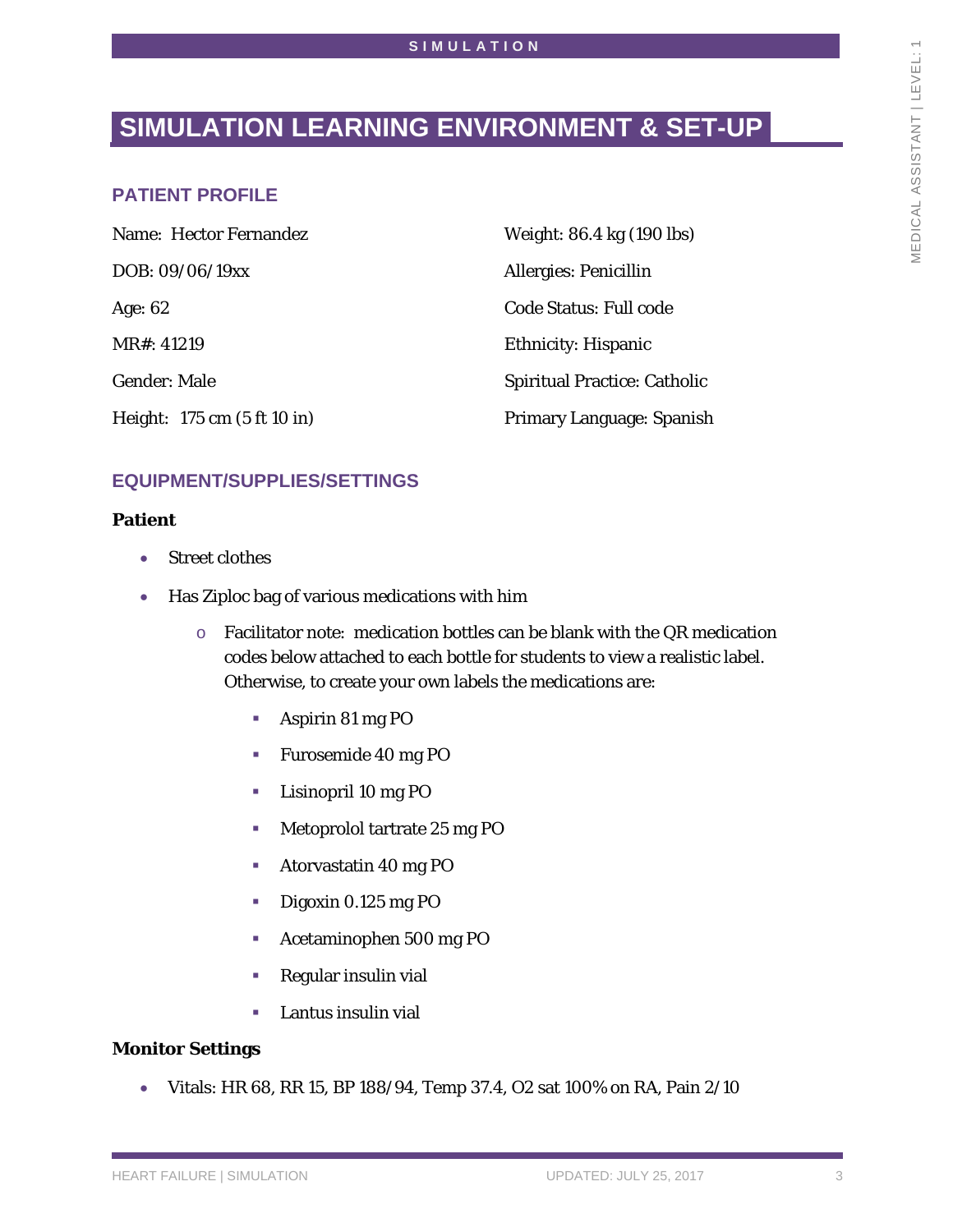• If students ask about patient's weight today, tell them the scale reads "200 pounds"

### **Supplies**

• Equipment to obtain vitals including oxygen saturation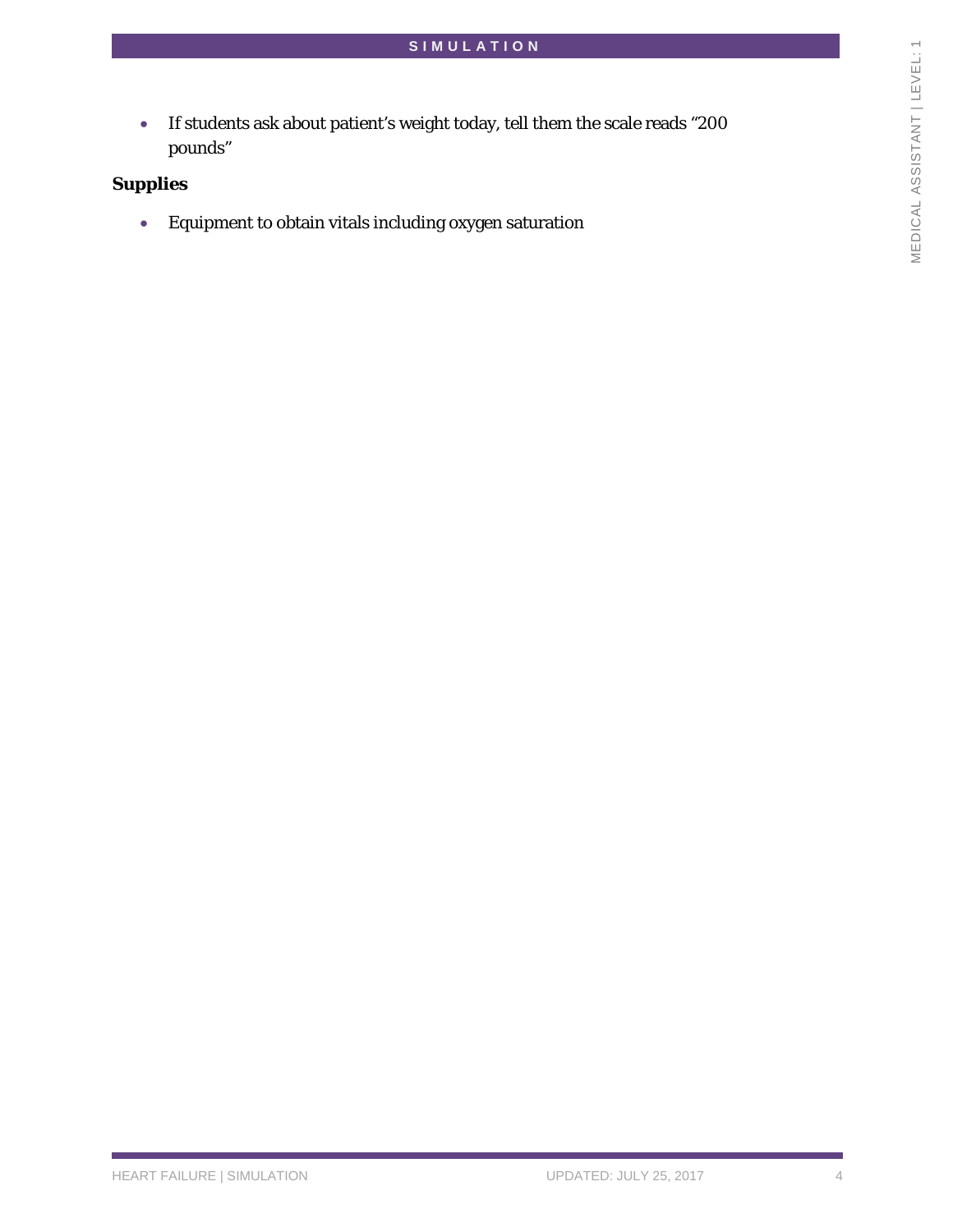# **QR CODES**

| <b>REPORT</b>          | <b>PATIENT</b>       | <b>LEG</b>         | <b>ASPIRIN</b>    |
|------------------------|----------------------|--------------------|-------------------|
| <b>ATORVASTIN</b>      | <b>DIGOXIN</b>       | <b>FUROSEMIDE</b>  | <b>LISINOPRIL</b> |
| <b>METOPROLOL</b><br>N | <b>ACETAMINOPHEN</b> | <b>FACILITATOR</b> |                   |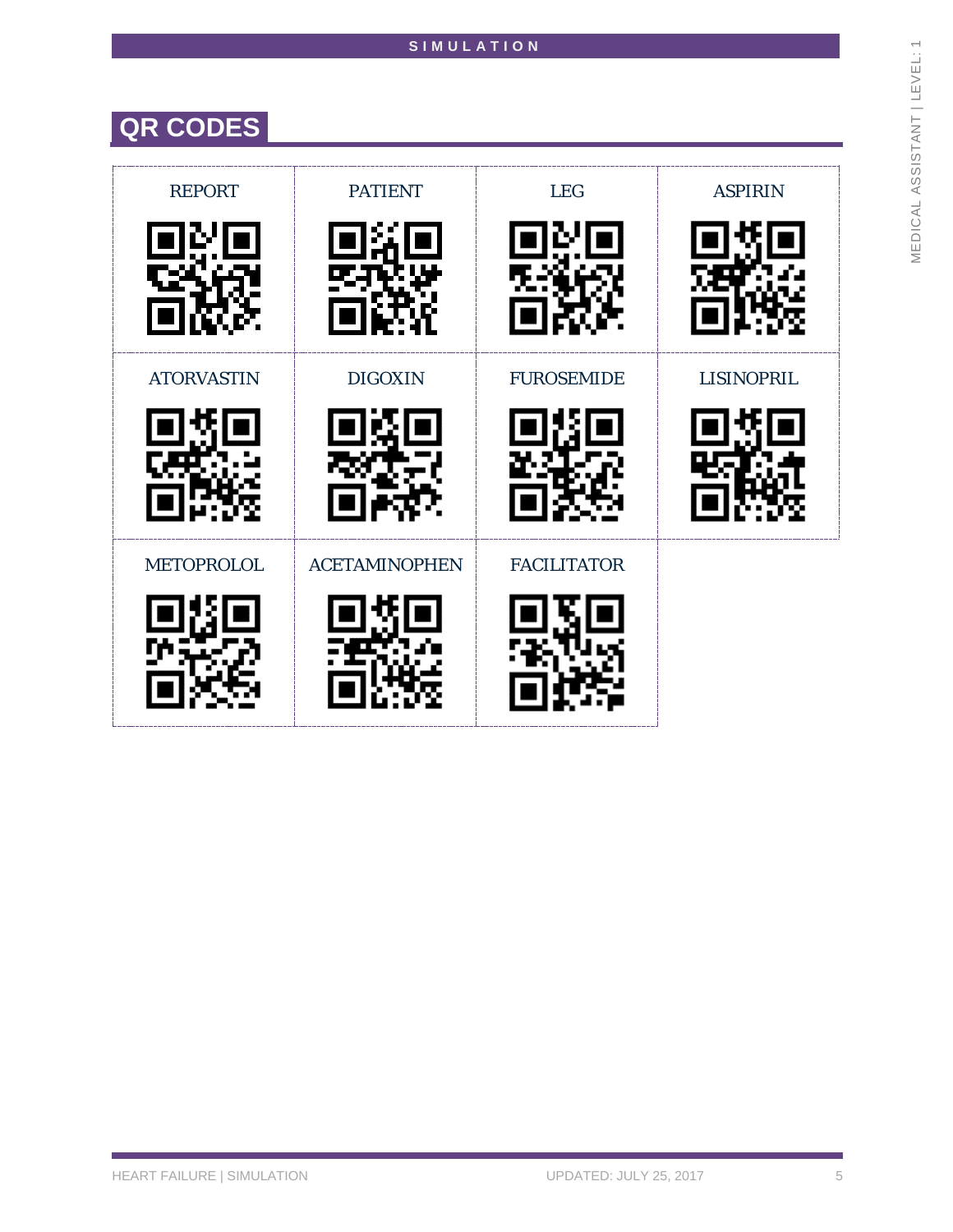# **TEACHING PLAN**

#### **PREBRIEF**

The facilitator should lead this portion of the simulation. The following steps will guide you through Prebrief.

- Scan the **QR code:** "**Scan to Begin**" while students are in Prebrief.
- "Meet Your Patient" (on iPad) and explain how the iPad works in the simulated learning environment including:
	- $\circ$  Explain how to use the iPad scanner and QR codes. Remind students that there are multiple QR codes in the simulation, but they should only scan them if they think it will provide data necessary for their assessment and evaluation of the patient.
	- $\circ$  For some scenarios, it may be helpful to tell students where the QR code are located. For others, you may want students to "find" the QR codes during their assessments. This is your choice.
	- o As the facilitator, you should be aware that throughout the simulation some QR codes are necessary to the programming of the iPad content. Directions for which QR codes are required (to be scanned) in each state are listed under each state of the documentation below. The QR codes are also in **BOLD** type.
- Discuss the simulation "Learning Objective(s)" (on iPad) as well as any other Prebrief materials
- Get "Report" on iPad
	- o Possible Facilitator Questions
		- What are your priorities when you are rooming a patient with heart failure?
- Play the "Patient" video on iPad
	- o Possible Facilitator Questions
		- After listening to the patient's statement, is there anything you would like to add to your plan?
- Advance to the "Patient Profile" screen (on iPad). This will act as a simulated patient chart.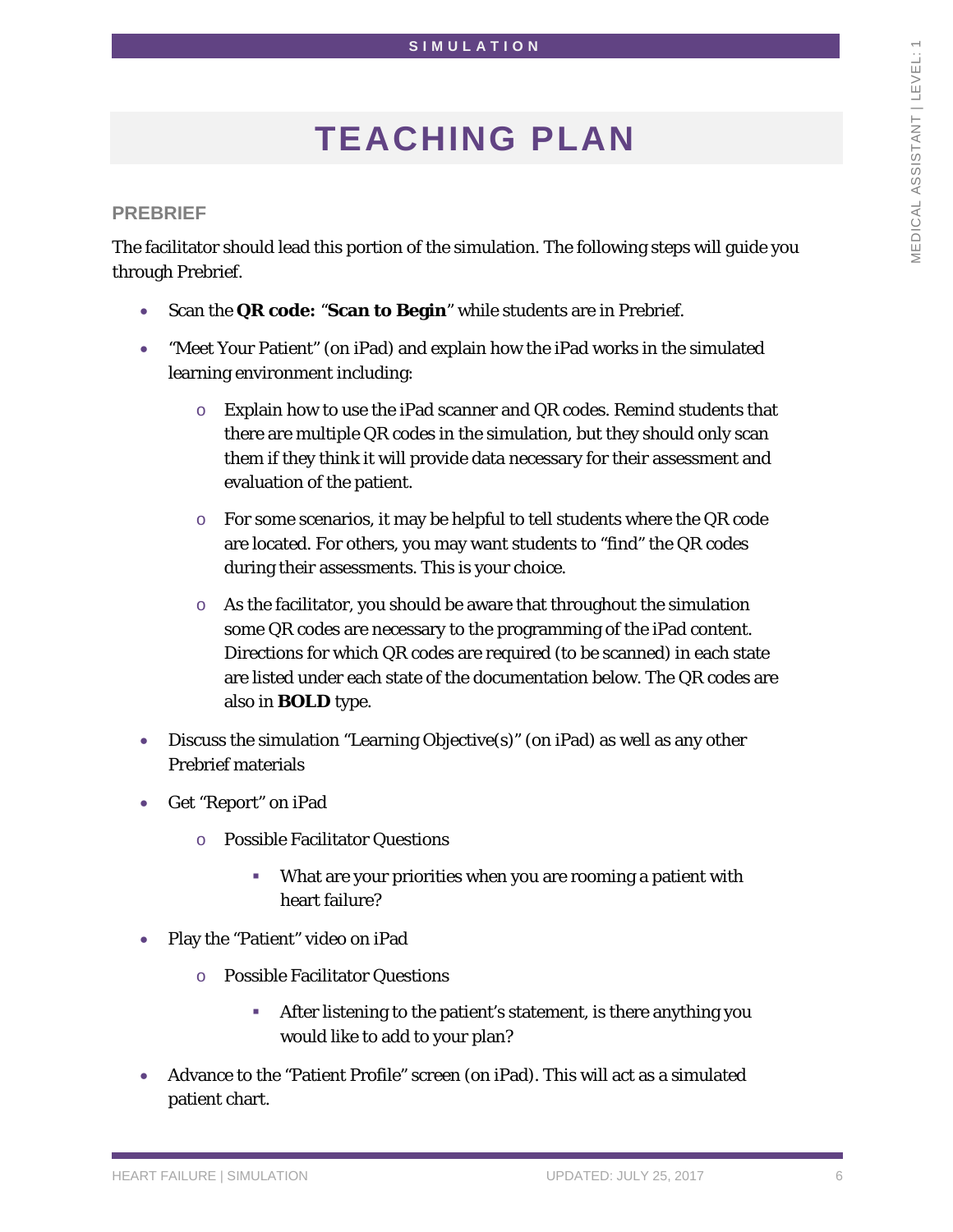• Students can view the tabbed content on the iPad (see below) prior to entering the patient's room and throughout the simulation as needed.

# **PATIENT PROFILE**

Contains patient profile information as described above.

### **VITALS**

- The iPad shows the "enterable" vitals screen.
	- o If values are entered, they are checked for accuracy against following values (+/- 5): HR 68, RR 15, BP 188/94, Temp 37.4, O2 sat 100% on RA, Pain 2/10

### **PROBLEM LIST**

### **Problem List**

#### **Currently Known Medical Problem(s)**

- 1. Chronic Heart Failure, NYHA Class 2
- 2. Coronary Artery Disease
- 3. Diabetes Type 2
- 4. Chronic Kidney Disease, G3a
- 5. Obstructive Sleep Apnea
- 6. Hypertension
- 7. Osteoarthritis
- 8. Tinea pedis, recurrent
- 9. Gastroesophageal Reflux
- 10. Allergies, seasonal

# **CURRENT MEDICATION LIST**

Facilitator Note:

This is an enterable form for students to use to enter medication information. QR codes for various medications are provided above to simulate medication bottles. By typing the first few letters in the box labelled "Medication," a list of possible medications and dosages appear for the student to tap to select. The instructions/prescription for how to take the medication can be entered in the box labelled "Notes," then tap Submit. The medication will appear in the list,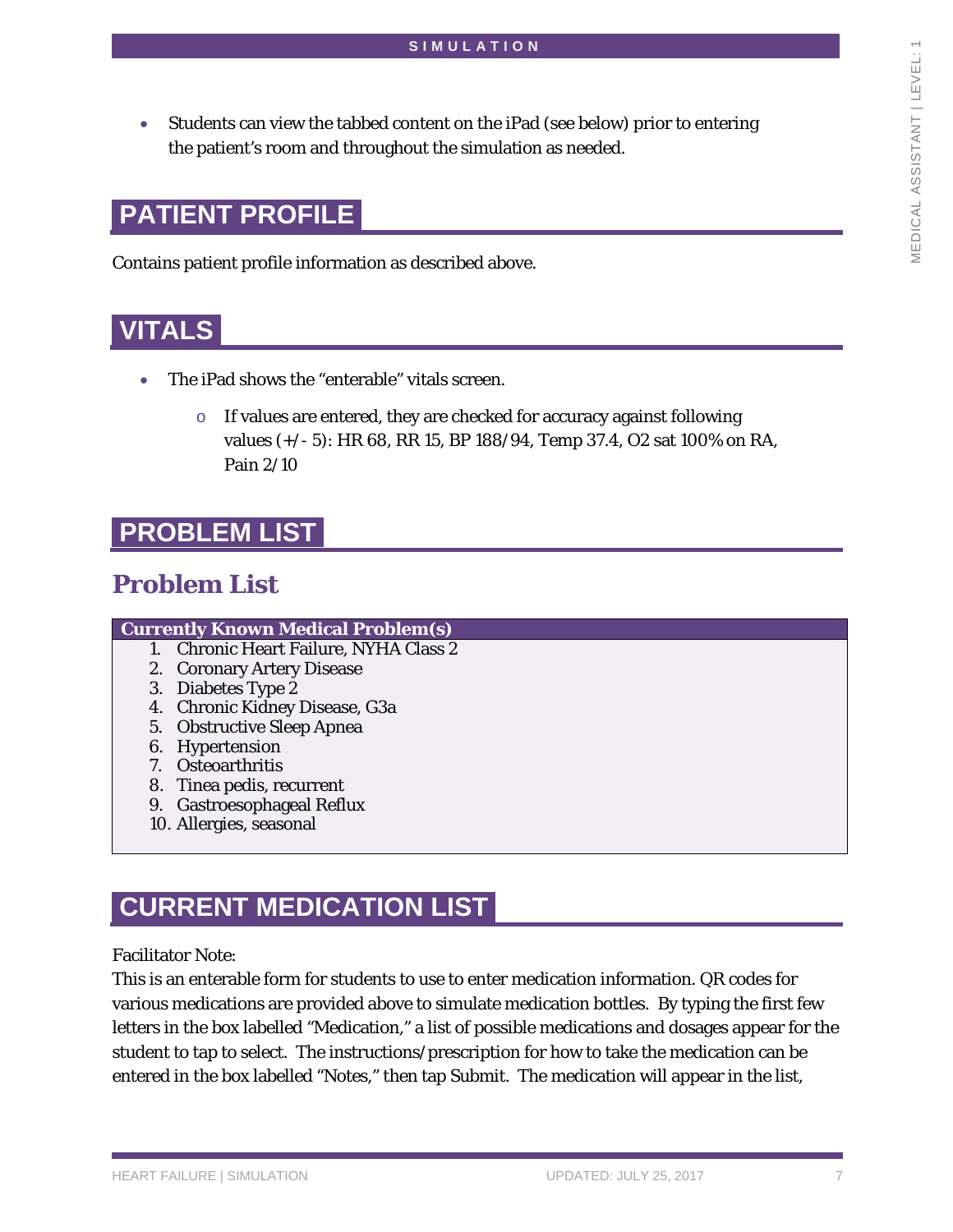with a hyperlink provided to read more about the medication. Students may also tap "Discontinue" to remove the medication from the list.

Metoprolol Succinate and Tartate are both drop-down options to stimulate discussion about the difference between the two medications.

| Medication<br>Notes | Submit |
|---------------------|--------|
|                     |        |

Edit

#### **Current Medication**

Notes

## **PATIENT EDUCATION**

See Appendix A for Patient Education handouts

### **EMERGENCY CONTACT INFORMATION**

Daily Med Link

### **Emergency Contact Information**

| Contact               | <b>Contact Information</b>                 |
|-----------------------|--------------------------------------------|
| Wife: Maria Fernandez | Phone: 555-555-0156                        |
|                       | Address: 220 South Main Street Anytown, WI |

### **LEVEL**

When the Level 1 tab is tapped, the iPad reads, "The iPad is at Level 1."

### **SCANNER**

Use this to scan available QR codes.

### **EXIT**

The iPad reads, "Are you sure you want to exit? All data will be lost," until the **QR code: Facilitator** code is scanned indicating all expected behaviors having been met.

• If "No" is selected, the iPad will return to the tabbed content.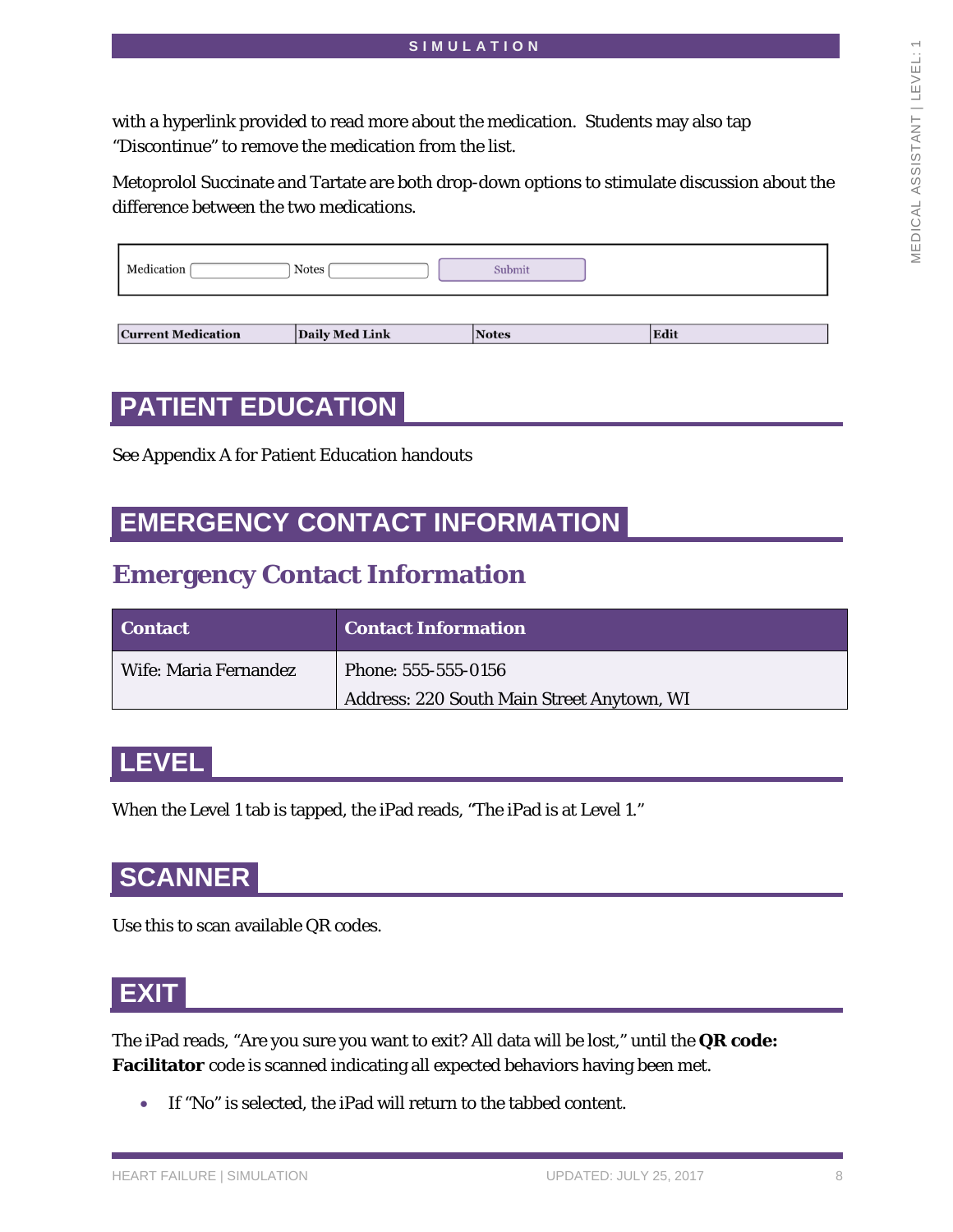• If "Yes" is selected, the iPad will let the student(s) exit and prompt them to complete an embedded 3-5 minute survey.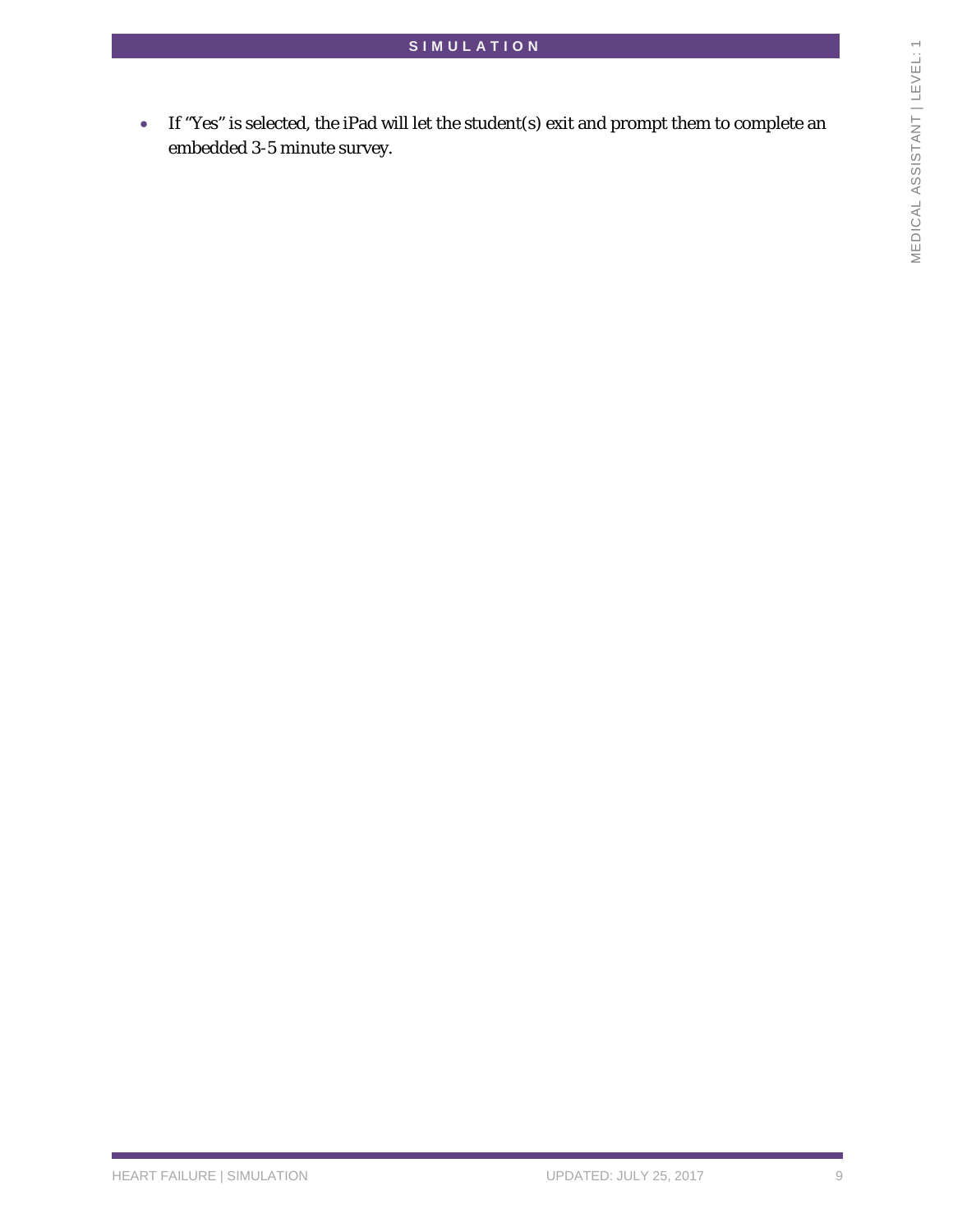# **STATE 1 OBTAIN PATIENT INFORMATION**

- Patient Overview
	- o Patient is returning to the clinic for a follow-up visit for chronic heart failure. He brought all the medications he has been taking in a Ziploc bag.
- Expected Student Behaviors
	- o Introduce themselves to the patient
	- o Verify patient identity with name and date of birth
	- o Obtain a focused patient history
	- o Communicate therapeutically regarding patient concerns
	- o Obtain vital signs accurately (see correct vitals listed under Vitals tab.)
	- o Scan **QR Codes** for various medications above to simulate medication bottles. Enter medications and instructions accurately into medication record. (See actual medications listed above under Patient Supplies.)
	- o Communicate their findings to the provider using correct medical terminology
	- o Coach patients regarding treatment plan for heart failure using Patient Education handouts
	- o Coach patient regarding standard pulmonary hygiene precautions
- Technician Prompts
	- o Patient brought his medications in, but does not understand what they are for, or how to take them as prescribed. There is somewhat of a language barrier since his primary language spoken is Spanish. He can speak English, but does not understand medical "lingo."
		- Initial patient responses can include:
			- "They told me I have a failing heart... But I don't know what that means."
			- "When I feel short of breath, I take all of the medicine in this bag. On days I feel well, I don't take anything."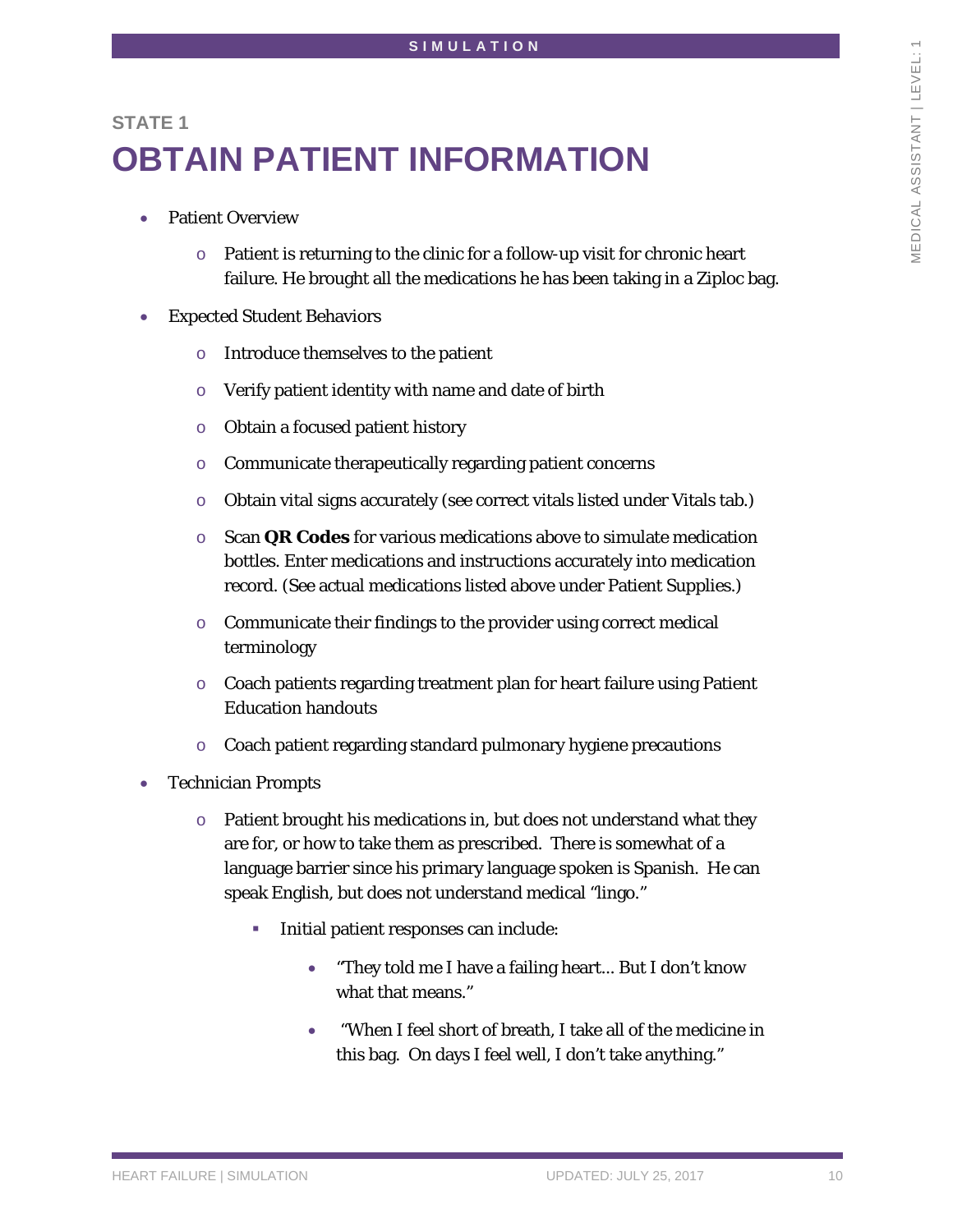- If students try to simulate obtaining the patient's weight, tell them "the scale reads 200 pounds," and ask them to convert it to kilograms.
- If students ask the following questions, provide these responses:
	- Do you feel short of breath today?
		- o Answer: "A little."
	- Do you have a cough?
		- o Answer: "Yes, sometimes."
	- Is your cough productive?
		- o "I don't understand what 'productive' means.
	- Do you bring up anything when you cough?
		- o "Yes, sometimes."
	- What does it look like?
		- o "White and … what word do you use... frothy."
	- Do you take any other medications?
		- o "When I have pain and it won't go away with this medication, my wife gives me one of her pain pills."
	- Do you know what medication your wife gives you?
		- o "No. It is "poquito" and white.
	- Do you smoke?
		- o "Yes."
	- Does anyone in your household smoke?
		- o "Yes, my wife does."
	- How much alcohol do you drink?
		- o "A couple every day when I get home from work."
	- Do you watch how much cholesterol, fat and salt you eat?
		- o "I'm not sure, I just eat what my wife gives me."
	- What kind of food do you generally eat every day?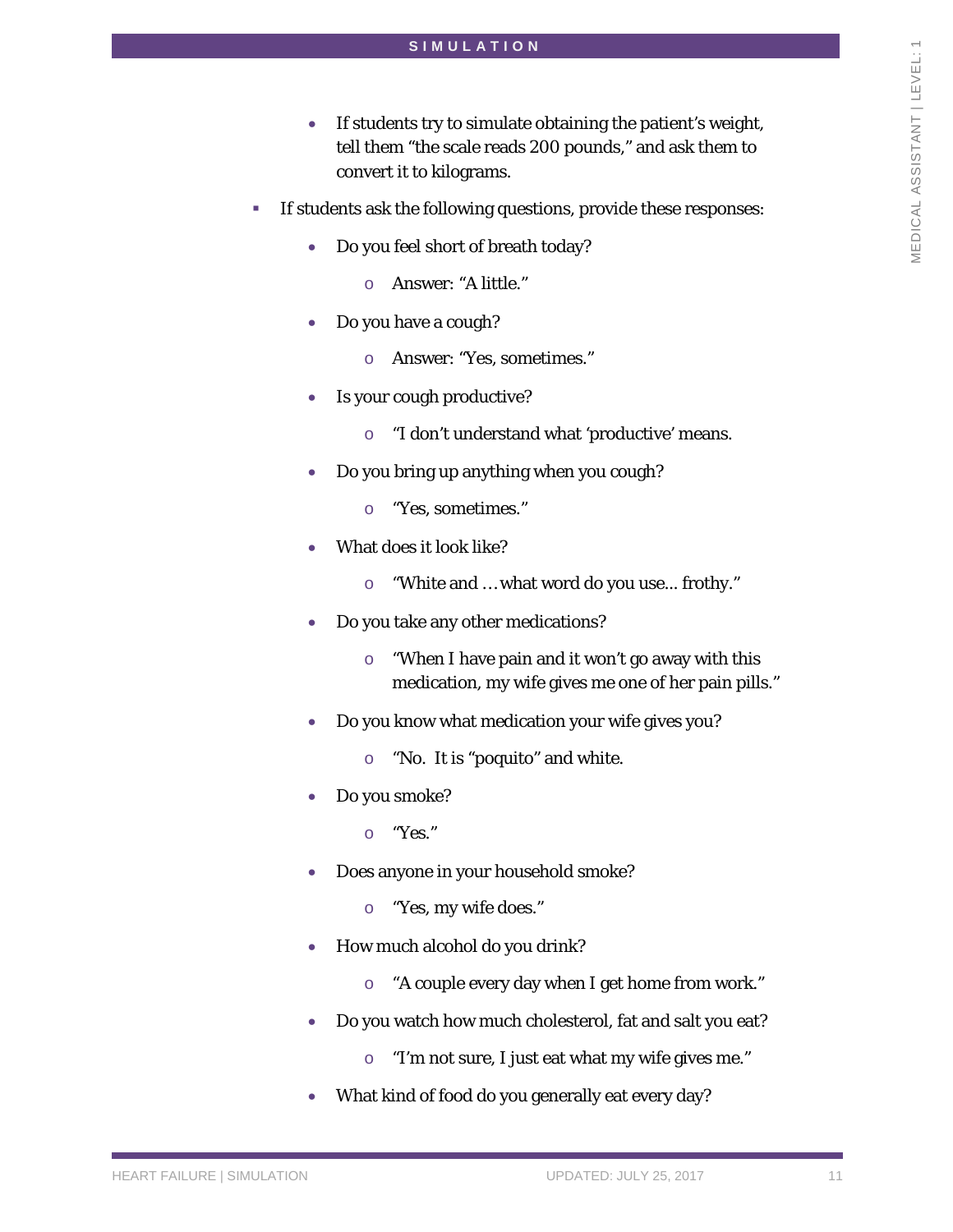- o "Coffee and eggs, tortillas, burritos and refried beans."
- Possible Facilitator Questions
	- o What are general topics to address when providing care for a patient with heart failure?
	- o How will you modify your approach for someone who does not speak English as their primary language?
	- o What coaching is important to provide patients for with heart failure for self-management of their condition at home?
	- o What is the difference between Metoprolol succinate and Metoprolol tartrate? Can they be used interchangeably?
	- o What coaching is important to provide the patient regarding standard pulmonary hygiene precautions?

# **EXIT**

After the **QR Code: Facilitator** code is scanned, indicating all expected behaviors have been met, the message will read, "Scenario objectives have been met. You may exit at any time."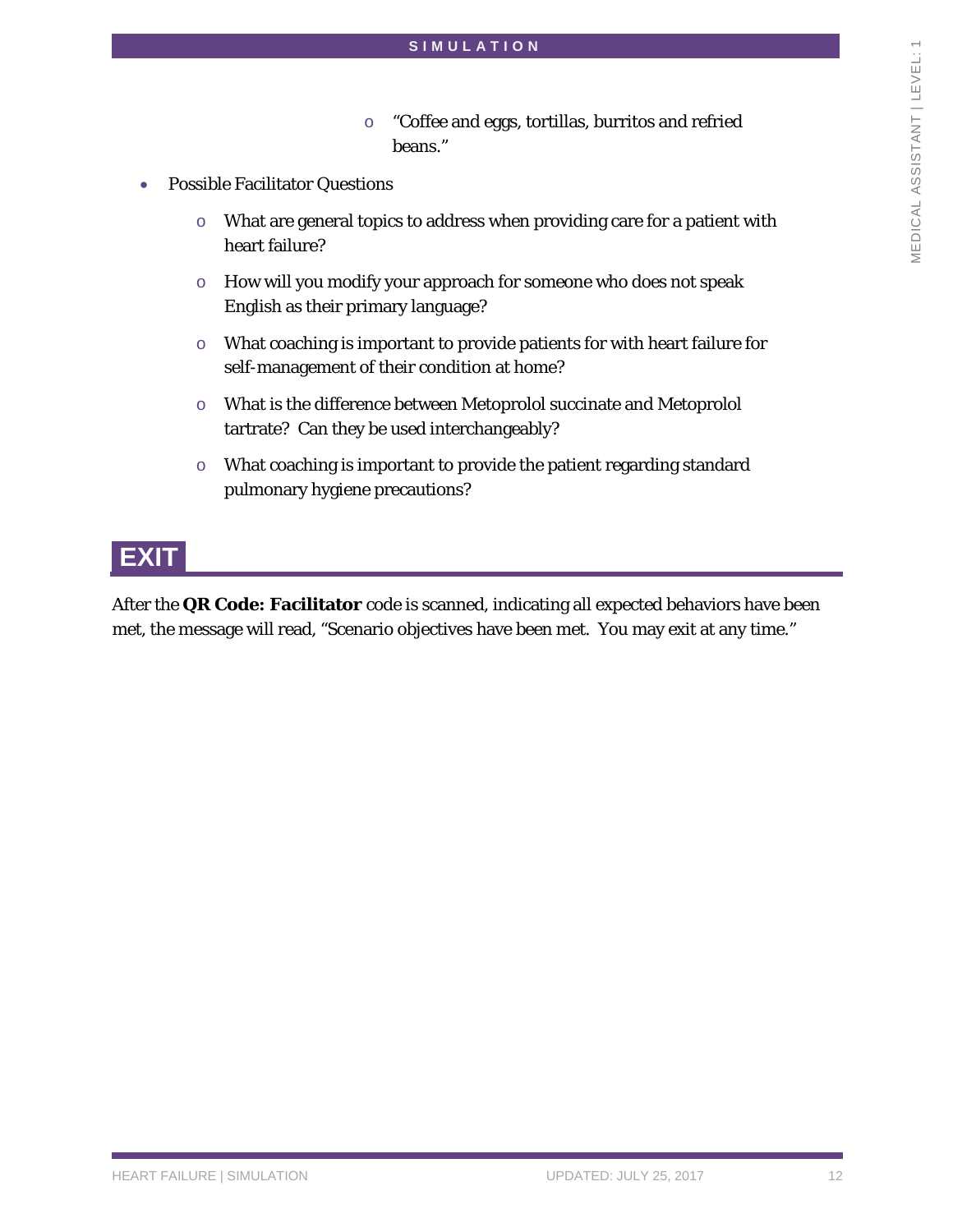#### **DEBRIEF**

Nothing needed from the iPad.

### **QUESTIONS**

- 1. Reaction: How do you feel this scenario went? (Allow students to vent their emotional reactions before delving into learning objectives.)
- 2. Review understanding of learning objectives: Demonstrate professionalism in a healthcare setting
	- a. How did you professionally manage the patient visit when there may be a language barrier?
- 3. Review understanding of learning objectives: Practice standard precautions
	- a. Describe the standard precautions you used while caring for Mr. Fernandez, including hygiene after touching the used tissue.
- 4. Review understanding of learning objectives: Obtain vital signs
	- a. Review the vital signs you obtained for Mr. Fernandez. Are these within normal limits for a 62-year-old male?
- 5. Review understanding of learning objectives: Obtain patient history
	- a. What kind of health history questions are important to review with a patient with heart failure?
- 6. Review understanding of learning objectives: Employ elements of therapeutic communication based upon theories of psychology
	- a. Did Mr. Fernandez exhibit any "cues" that indicated you should utilize some therapeutic communication?
	- b. How did you respond to his concerns? Was it effective?
	- c. If you could "do over" while communicating with Mr. Fernandez, is there anything you would do differently?
- 7. Review understanding of learning objectives: Assist physician with patient care: routine examinations
	- a. When assisting with patient care of a patient with heart failure, what data is especially important to be obtained?
- 8. Review understanding of learning objectives: Coach patients regarding: treatment plan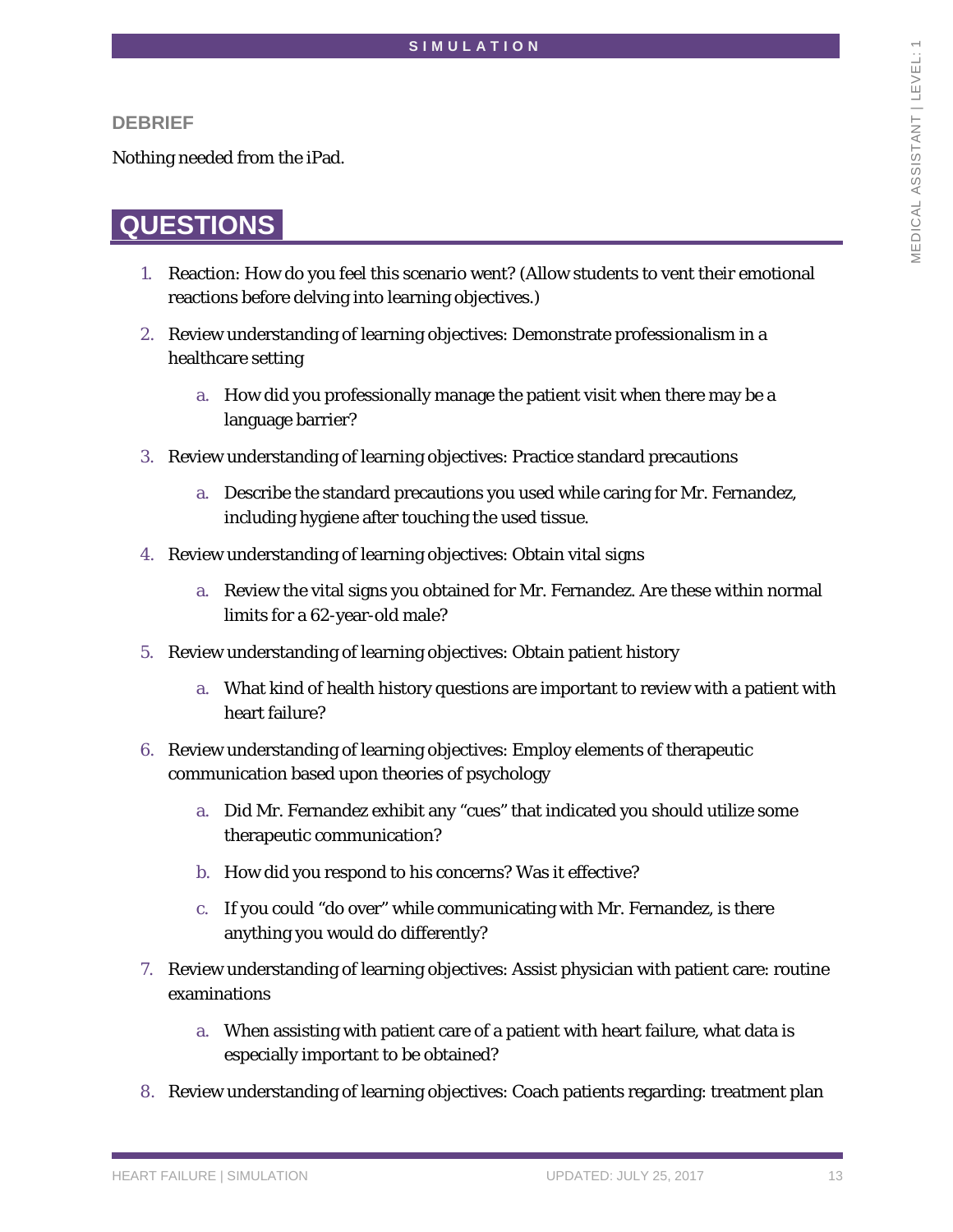- a. Describe the handout that you reviewed with a patient with heart failure. What are some important topics to emphasize for self-management of this condition?
- 9. Summarize/Take Away Points:
	- a. "In this scenario you assisted in caring for a Hispanic male patient with chronic heart failure. What is one thing you learned from participating in this scenario that you will take into your nursing practice?" (Ask each student to share something unique from what the other students share.)

NOTE: Debriefing technique is based on INASCL Standard for Debriefing and NLN Theory-Based Debriefing by Dreifuerst.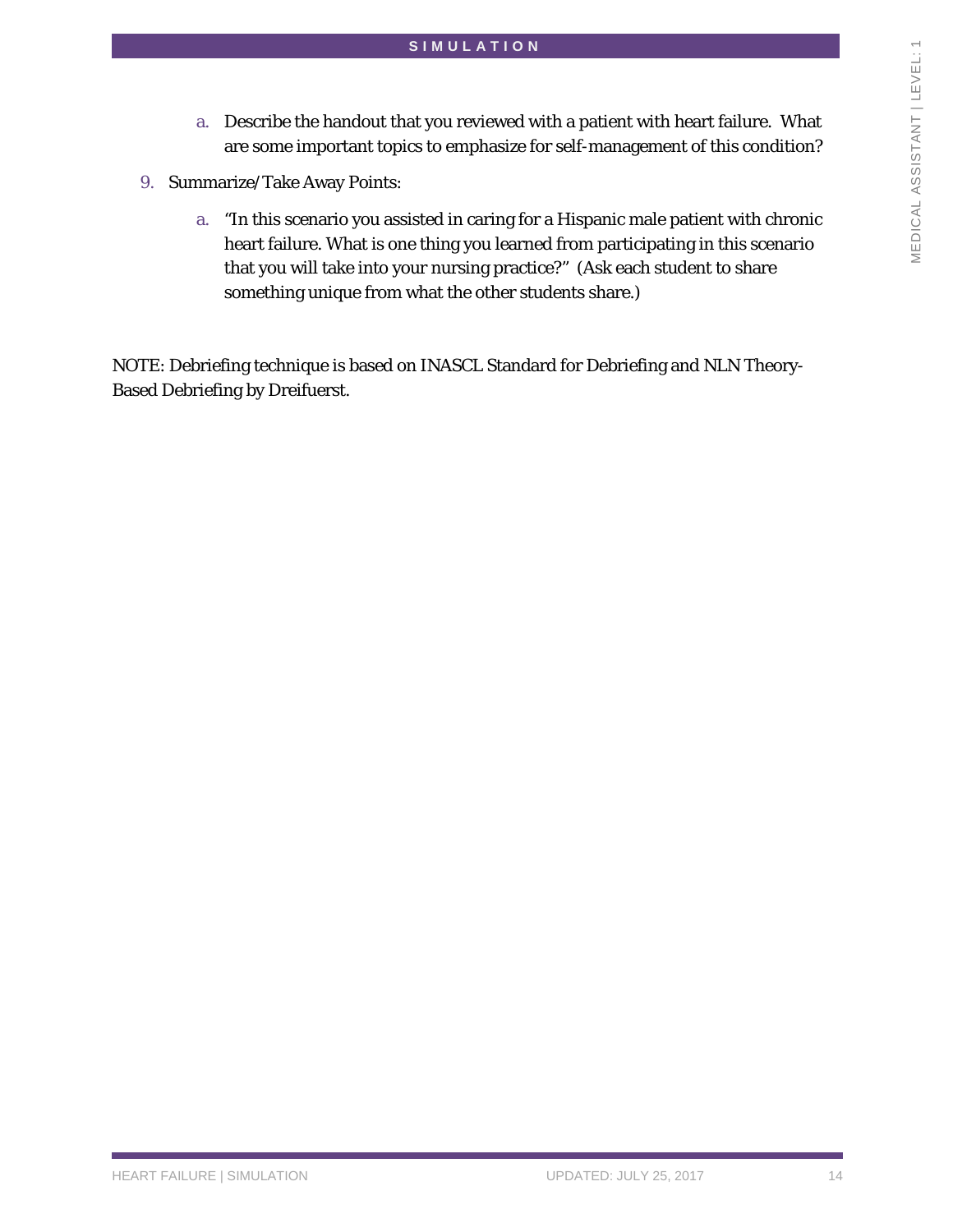## **SURVEY**

Print this page and provide to students.

Students, please complete a brief (2-3 minute) survey regarding your experience with this ARISE simulation. There are two options:

- 1. Use QR Code: Survey
	- a. Note: You will need to download a QR Code reader/scanner onto your own device (smartphone or tablet). There are multiple free scanner apps available for both Android and Apple devices from the app store.
	- b. This QR Code will not work in the ARIS app.



- 2. Copy and paste the following survey link into your browser:
	- a. [https://ircvtc.co1.qualtrics.com/SE/?SID=SV\\_6Mwfv98ShBfRnBX](https://ircvtc.co1.qualtrics.com/SE/?SID=SV_6Mwfv98ShBfRnBX)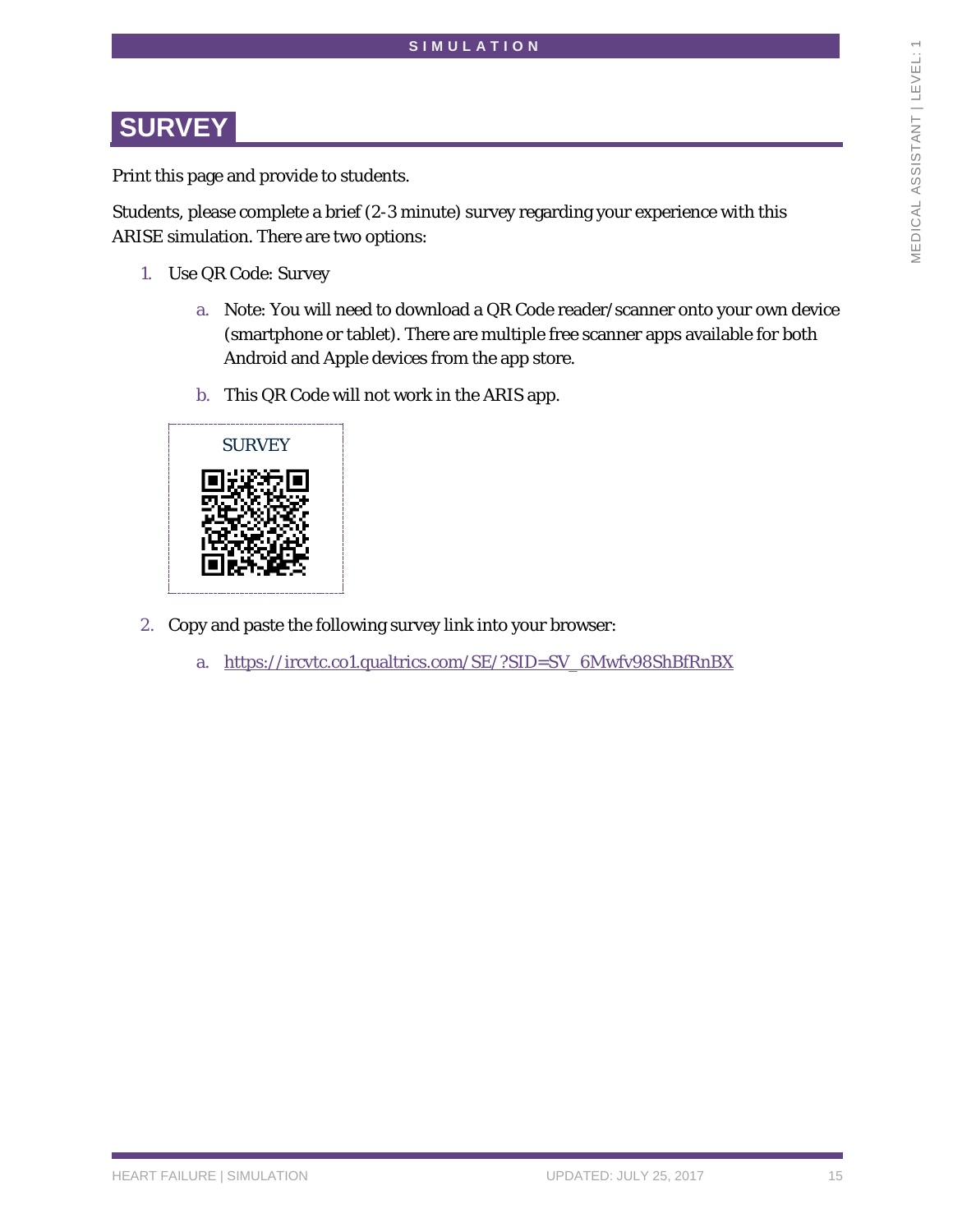### **APPENDIX A: HEART FAILURE PATIENT EDUCATION HANDOUT**

### **What Can I Do to Manage Heart Failure?**

Although heart failure cannot be cured, it can be managed well. Your treatment plan may include medicines, surgery, implantable medical devices, or a combination of these approaches. There are also a lot of things you can do to help improve your condition. Together with proper medical care and careful monitoring, good self-care can help you feel better, stay out of the hospital, and live a longer life.

To manage your heart failure, it is best if you do the following:

**Take your medicines regularly as prescribed by your doctor.**  When the medicines that your doctor has prescribed are taken regularly and at the correct doses, they can make you feel better, reduce hospitalizations, and help you live longer. Experts in heart failure call many of these medicines "lifesaving." Since your medication is very important, when traveling, keep your medication



in your carry-on luggage and bring it with you on the plane. It is helpful to keep your medicine organized, and remember to refill your prescriptions before you travel so that they do not run out.



#### **Weigh yourself every day and write it down.**

Daily changes in weight are usually the result of water weight. By weighing yourself every day at the same time, you can help monitor whether your body is retaining fluid due to heart failure. Even though you may feel the same, a gain of just 3 to 4 pounds over a few days is a sign of worsening congestion that must be treated. If treated, your heart and lungs can function more easily and you may feel more comfortable. If left untreated, it may become more serious and require hospitalization.

#### **Follow a low-sodium (low-salt) diet.**

Heart failure can cause your body to retain sodium and result in fluid buildup. The extra fluid makes your heart work harder and your symptoms get worse.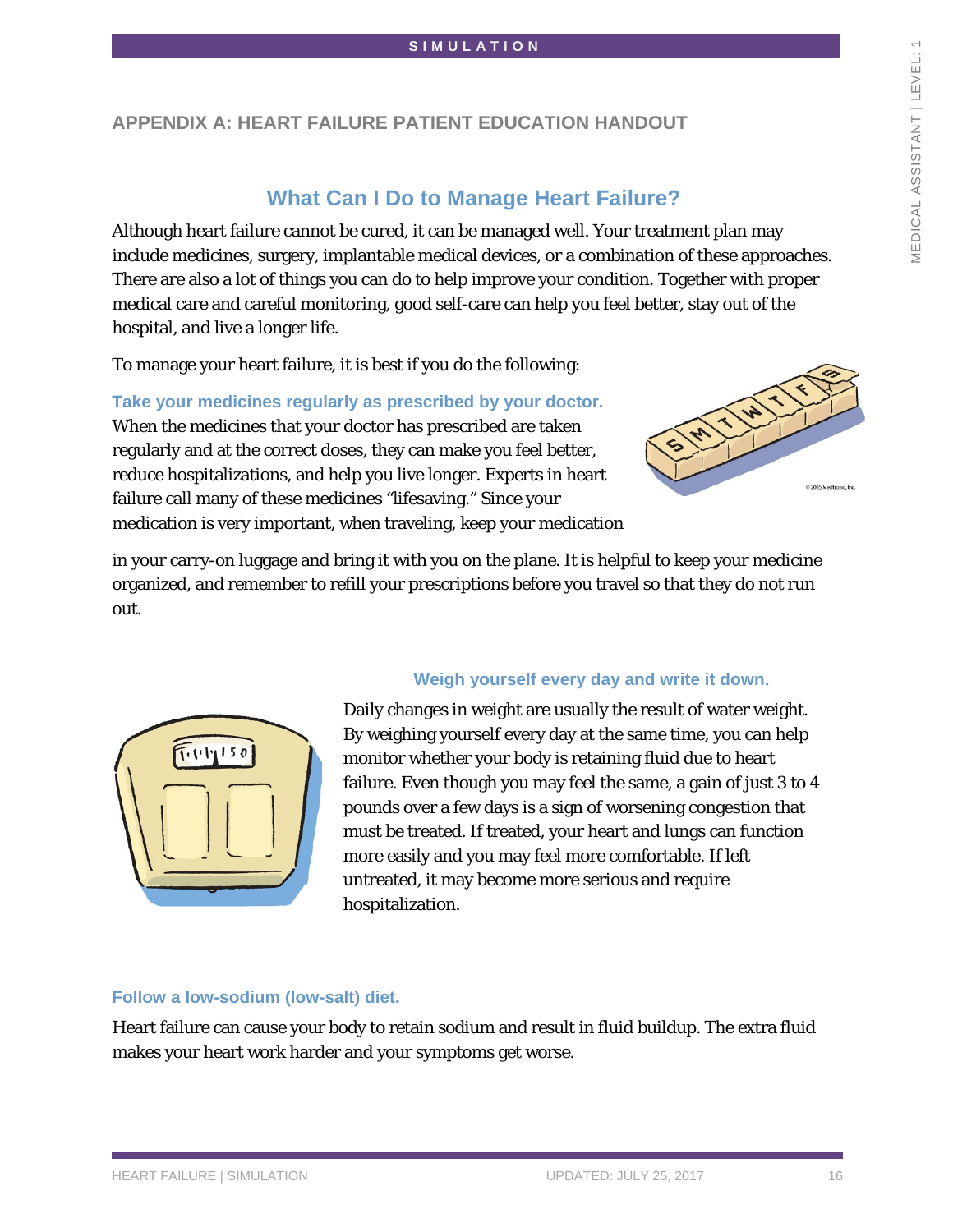A low-sodium diet generally means that you eat no more than about 2,000 milligrams (mg) of sodium per day. That amount is less than 1 teaspoon of salt from all sources, including the salt that is already in your food.

To reduce the sodium in your diet, stop adding additional salt to your food. Avoid processed foods –especially canned, boxed, or bagged foods – and eat more fresh vegetables and fruit. Be sure to review the nutritional information labels on all packaged foods for sodium content, and decrease the total amount of salt you eat per day. Pay close attention when eating at restaurants. Many restaurants will tell you nutritional information of foods if you ask. They will hold salt when cooking if you ask and will serve salad dressing and sauces/gravies on the side. Also pay attention to certain foods that contain a large amount of water, such as head lettuce or watermelon. Although following a low- sodium diet might be a challenge, by following the diet recommended by your doctor or nurse you will gain better control of your condition.





#### **Get regular physical activity.**

Heart failure can make you feel tired. One of the ways to feel better is to keep physically active through a regular exercise program. In general, start slowly and increase your exercise gradually. Talk to your doctor about an exercise program that is best for you. Exercise can be a highly valuable plan to improve your condition.

#### **Quit smoking.**

Quitting smoking is one of the best things you can do for your heart and overall health. Smoking damages your blood vessels, increases your blood pressure, and causes lung disease in addition to other problems. Quitting smoking is strongly recommended for all people with heart disease, including heart failure. Talk to your doctor or nurse about new methods for helping people quit smoking.



**Stay connected socially.**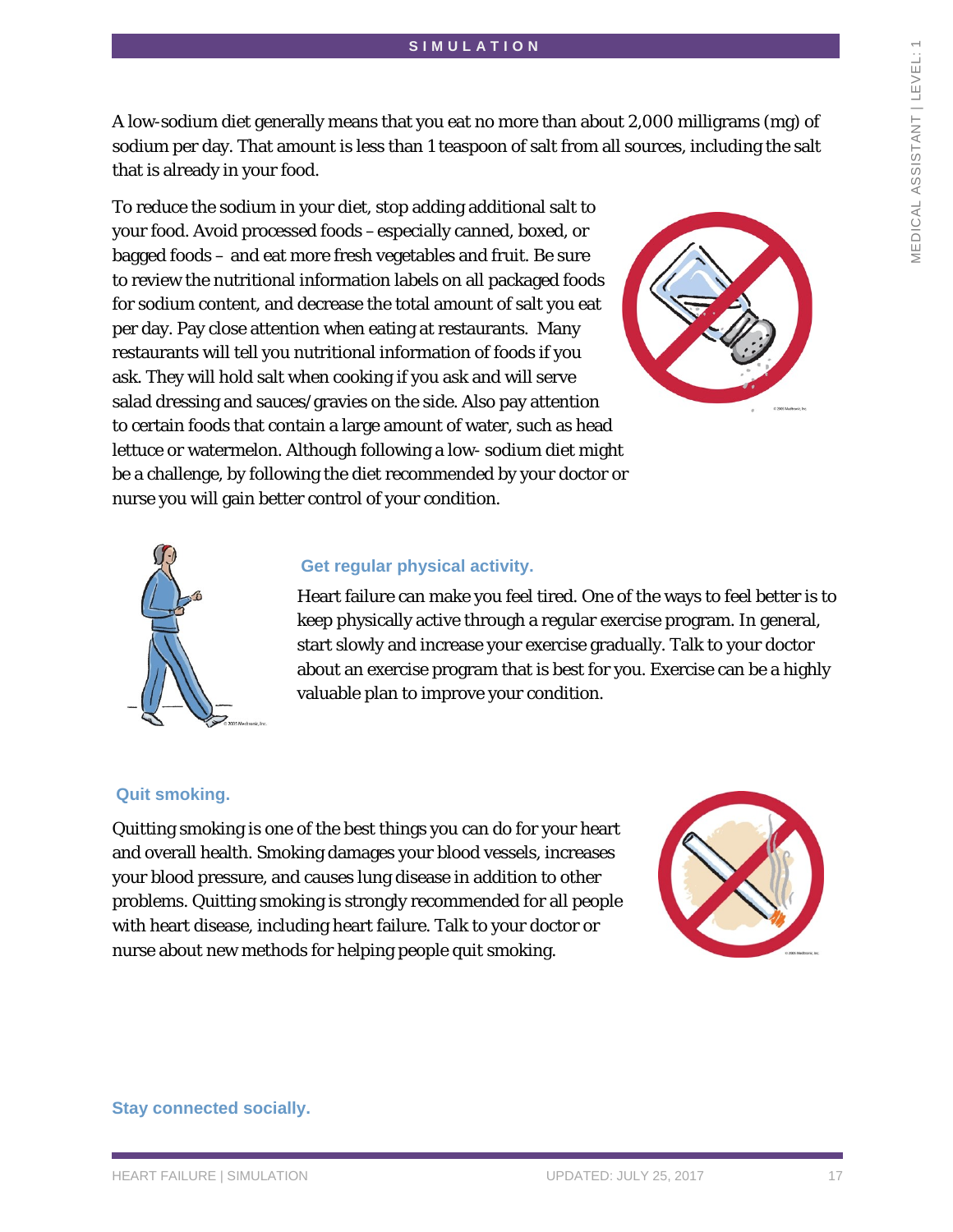

Your family and friends can help. Don't keep your condition a secret. Let your family and friends support you and help you stay with your treatment plan. Having an active social life can also help keep your mind off your problems and give you a more positive outlook on life. Participating in activities that you enjoy reminds you of why you want to take good care of yourself and stay healthy. Plan some fun activities that will reduce stress and give you energy.

#### **Monitor your symptoms daily and learn when to call your doctor.**

You know your heart failure symptoms best. Write down when you notice your symptoms are getting better or worse, or when you develop new symptoms. This information can help alert you as to when you should call your doctor and can also help your doctor make changes to your treatment.

Feel free to ask your doctor and nurse any questions you might have about your treatment plan.

Adapted by the SCA Prevention Medical Advisory Team from the IMPROVE HF registry toolkit. This material is intended to be educational. It is not intended to replace the information provided to you by your healthcare providers and may not be directly applicable for your individual clinical circumstance.

Please refer to the manufacturers' prescribing information and/or instructions for use for the indications, contraindications, warnings, and precautions associated with the medications and devices referenced in these materials.

Sponsored by Medtronic, Inc.

May 2007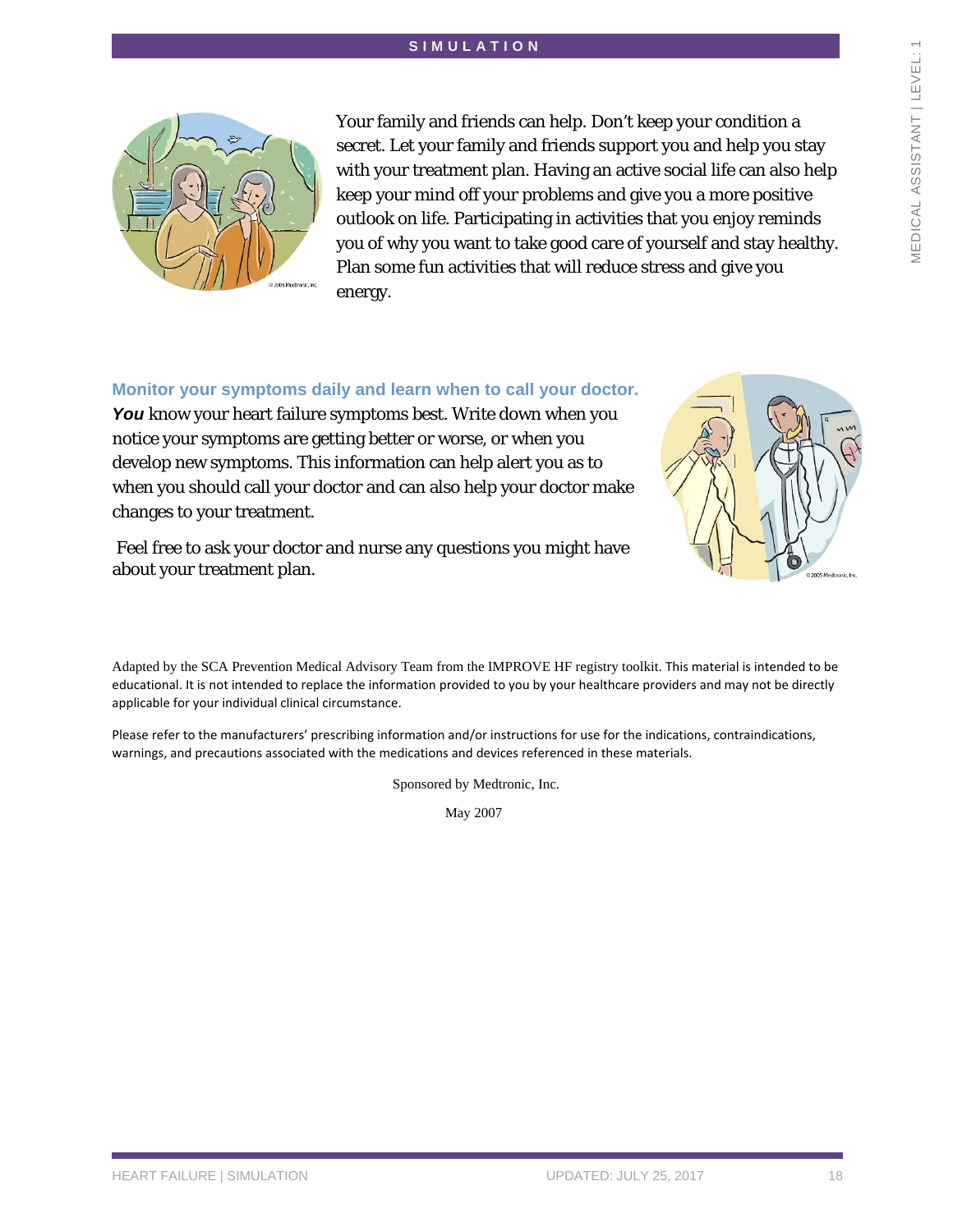## **CREDITS**

Heart Failure Patient Education handout from American Heart Association, Get with the Guidelines HF Clinical Tools Library. Downloaded from [http://www.heart.org/HEARTORG/Professional/GetWithTheGuidelines/GetWithTheG](http://www.heart.org/HEARTORG/Professional/GetWithTheGuidelines/GetWithTheGuidelines-HF/Get-With-The-Guidelines-HF-Clinical-Tools-Library_UCM_305817_Article.jsp#.WVZ7a03fPIU) [uidelines-HF/Get-With-The-Guidelines-HF-Clinical-Tools-](http://www.heart.org/HEARTORG/Professional/GetWithTheGuidelines/GetWithTheGuidelines-HF/Get-With-The-Guidelines-HF-Clinical-Tools-Library_UCM_305817_Article.jsp#.WVZ7a03fPIU)Library UCM 305817 Article.jsp#.WVZ7a03fPIU

Medication information from National Library of Medicine: Daily Med at <http://dailymed.nlm.nih.gov/dailymed/>

Picture of edema from Wikipedia at<https://en.wikipedia.org/wiki/Edema>

Image of medication bottles from [www.shutterstock.com](http://www.shutterstock.com/)

## **REFERENCES**

American Heart Association (2016). Get with the Guidelines: Heart Failure. Downloaded from [http://www.heart.org/HEARTORG/Professional/GetWithTheGuidelinesHFStroke/Get-](http://www.heart.org/HEARTORG/Professional/GetWithTheGuidelinesHFStroke/Get-With-The-Guidelines---HFStroke_UCM_001099_SubHomePage.jsp)[With-The-Guidelines---HFStroke\\_UCM\\_001099\\_SubHomePage.jsp](http://www.heart.org/HEARTORG/Professional/GetWithTheGuidelinesHFStroke/Get-With-The-Guidelines---HFStroke_UCM_001099_SubHomePage.jsp)

- Dreifuerst, Kristina Thomas (2012). Using debriefing for meaningful learning to foster development of clinical reasoning in simulation. Journal of Nursing Education, 51(6), 326-333. doi:http://dx.doi.org/10.3928/01484834-20120409-02
- International Nursing Association for Clinical Simulation and Learning. (2013). Standards of best practice: simulation. Retrieved from: <http://www.inacsl.org/files/journal/Complete%202013%20Standards.pdf>
- Stella, L. (2013). Understanding Measures for Heart Failure Treatment, American Nurse Today, 8(2). Downloaded from: [https://americannursetoday.com/understanding-core](https://americannursetoday.com/understanding-core-measures-for-heart-failure-treatment/)[measures-for-heart-failure-treatment/](https://americannursetoday.com/understanding-core-measures-for-heart-failure-treatment/)